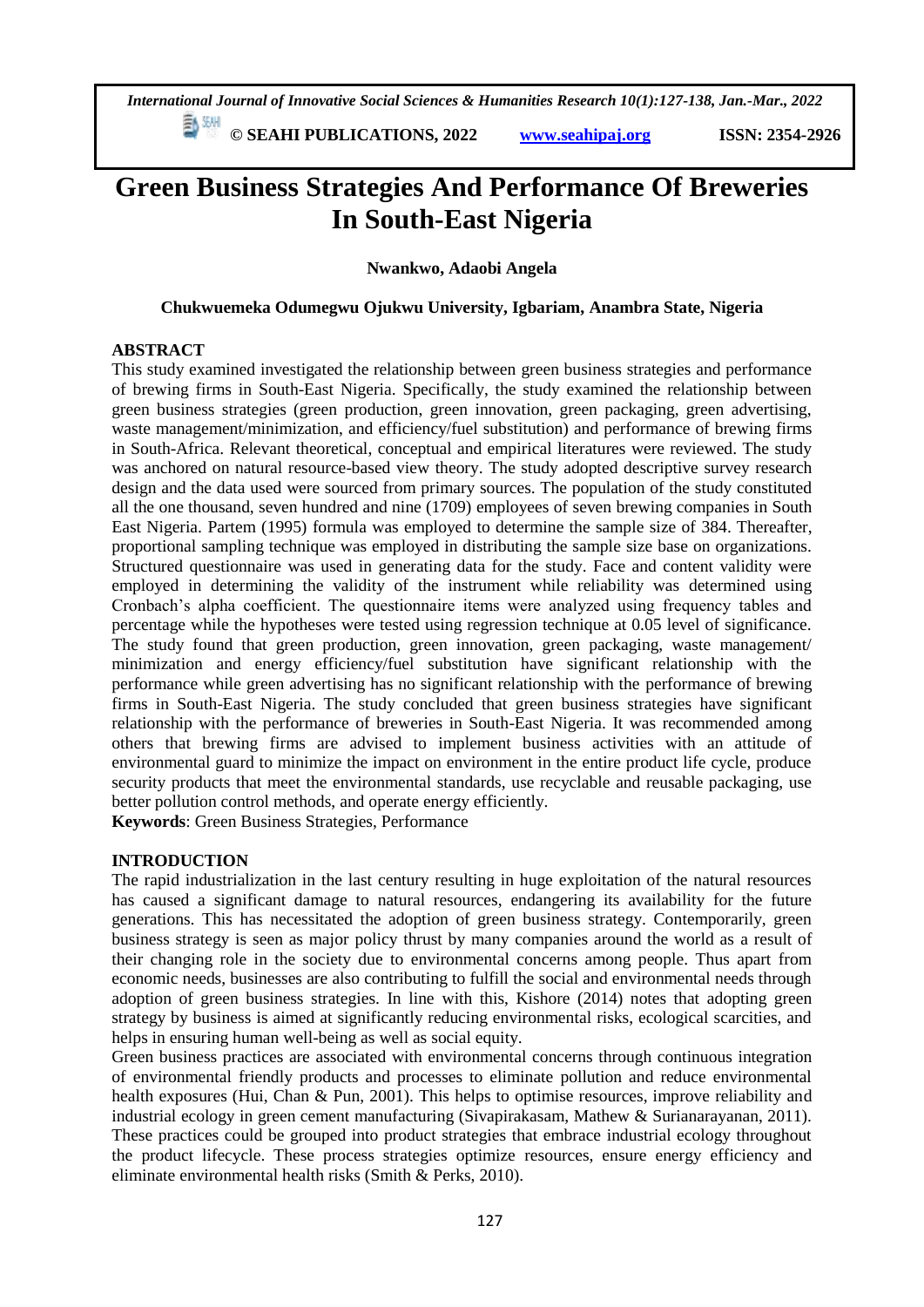Eshikumo and Odock (2017) note that green business strategies includes the entire practices connected with environmental concerns that are endlessly incorporated into eco-friendly manufacturing processes of goods and services. It involves transforming raw materials into finished goods that leaves less environmental hazards but with high efficiency. Green business strategies consider source reduction or prevention, recycling and green product designs. Sivapirakasam, et al consider source reduction or prevention, recycling and green product designs. Sivaphrakasani, et and (2011) noted that green business strategies involve the transformation process that maximises on the consumption of resource with high reliability and less ecological hazards. This is accomplished by innovative designing of products and processes. Green business alternative can be divided into five innovative designing of products and processes. Green business alternative can be divided into five major areas: product and production process changes, changes of raw materials, internal re-use of mayor areas. Product and production process enanges, enanges of raw materials, invastes and better housekeeping (Dornfeld, 2009).

Green business strategies is an important driver for manufacturing industries to meet their performance objectives like improved sales and output, cost reduction; good corporate image, less environment health hazards and competitiveness. Reduced pollution helps to reliably achieve some of the operational objectives like cost reduction which improves competitiveness (Porter & Linde, 1995). Pollution can significantly be reduced through continuous improvement strategies that are focused on green manufacturing. Pollution prevention is a sign of reliability in a manufacturing setting. It helps manufacturers to save on equipment installation, manages waste and pollution and it also optimises on the production resources. Reduced amount of waste means a better consumption of production resources by using fewer raw materials to produce more with less cost of managing scrap. Eliminating emissions helps to eliminate liability claims from the stakeholders because it greatly supports compliance. Implementing green operations practices is a strategy toward achieving environmental health and safety. This eliminates environmental disputes costs, environmental accident, ban and loss from customer boycott.

The green business strategy is viewed as an important and integral strategy for overall sustainability of the environment and the business. A firm's overall sustainability, performance and competitiveness are intertwined with its environmental activities in the contemporary business environment. Investing in new strategies that lead to the development of new products, new markets and new technologies can be considered as a main mechanism for developing competitive advantages. In this view, innovative environmentally related practices that lead to producing new green products, developing new clean technology, and developing new market opportunities might improve firm performance and competitive advantage.

The resource-based view argues that specific firm resources and capabilities, which are difficult to imitate, valuable, rare and not substitutable, enhance firm performance (Barney cited in Bıçakcıoğlu, Theoharakis & Tanyeri, 2019). Although the importance of organizational resources and capabilities in attaining a favorable financial position in markets cannot be overemphasized, companies that integrate green issues into their strategies are likely to possess superior resources and capabilities (Christmann, 2004). Therefore, green business strategy necessitates the development of idiosyncratic capabilities that are not easily mimicked by other firms, but their impact on performance may depend on specific circumstances (Aragon-Correa & Sharma, 2003). Companies have realized the essence of green business as a means of gaining competitive advantage, and they are now applying varieties of green business strategies to outsmart rivals in the industry so as to gain competitive advantage and enhanced performance (Arseculeratne & Yazdanifard, 2014). In line with the above Emeizan, Wahab, Zainon, and Obaid (2016) opine that companies have adopted green business as a strategy to enhance overall business performance outcomes.

Furthermore, given the aforementioned importance of green business strategies to competitive advantage and business performance, the dearth of research on the relationship between green business strategies and overall performance in organizations, particularly in developing world now warrants academic inquiry and empirical evaluation. Conceivably, the most persuasive argument for evaluating the relationship between green business strategies and business performance by this current study derives from the fact that preceding studies on these constructs were mostly foreign and focused on big multinational companies and therefore little is known about the same in the local brewing companies' context, particularly in South-East Nigeria. Hence, this lacuna deserves empirical inspection, and this study therefore is investigated the relationship between green business strategies and performance of brewing firms in South-East Nigeria. Specifically, the study examined the relationship between green business strategies (green production, green innovation, green packaging,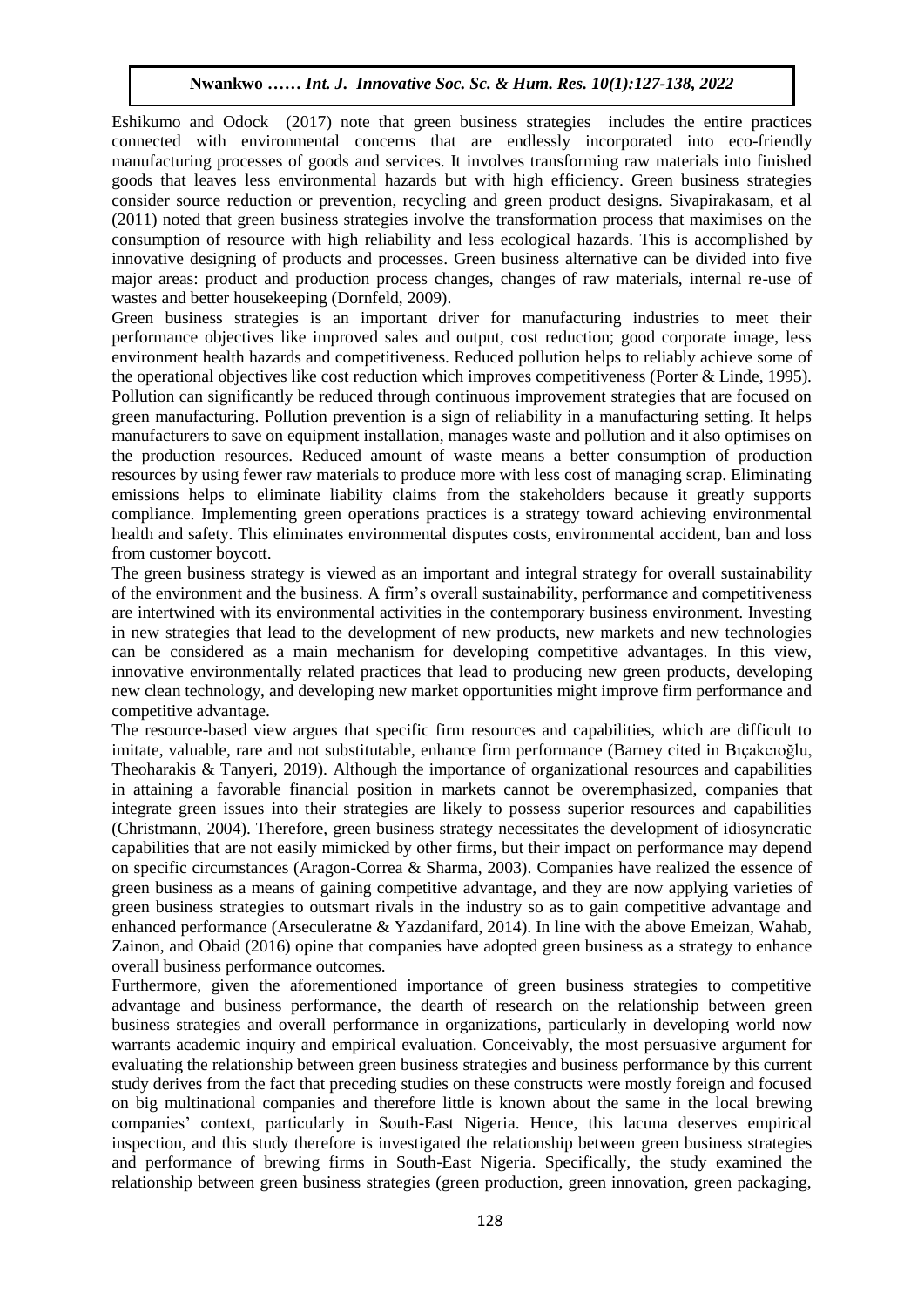green advertising, waste management/minimization, and efficiency/fuel substitution) and performance of brewing firms in South-Africa.

#### **REVIEW OF RELATED LITERATURE Green Business Strategies**   $\overline{A}$

Green business strategies<br>Green business strategy is a relatively new term, and so a consistent and comprehensive definition of the term is lacking in literature (Loknath & Azeem, 2017). However, Banerjee (2000) defines the term as the "integration of environmental concerns into a firm's decision-making process". A major as the "integration of environmental concerns into a firm's decision-making process". A major consideration in building a green strategy is for enterprises to create a common culture of awareness and action to support environmental responsibility. Green business is perceived as the commitment of a business or an organisation towards the development of safe, eco-friendly goods and services by employing recyclable and easily decomposed packaging, better pollution prevention methods, and a more efficient use of energy (Mukonza & Swarts, 2019).

Green business strategies refers to all the related projects adopted with a specific aim of helping businesses reduce the environmental impacts of their business operations as well as also helping them to save money (Chukwuka, 2016). This means that they will use less raw materials, less natural resources, less energy, and less water which will lead to producing less waste and less cost of running the business. Green business strategy is the management practice that produces environmentally– friendly products and minimizes the impact on the environment through green strategy, green production, green research & development and green marketing (Peng  $\&$  Lin, 2008). A green strategy for an enterprise-public or private, government or commercial, is one that complements the business operations and overall business strategies that are already well understood and often well-articulated by the enterprise (Olson, 2008). Green business strategy focuses on firm decision making that positively impacts the environment.

Green business practices are associated with environmental concerns through continuous integration of environmental friendly products and processes to eliminate pollution and reduce environmental health exposures (Hui, Chan & Pun, 2001). This helps to optimise resources, improve reliability and industrial ecology in green cement manufacturing (Sivapirakasam et al., 2011). These practices could be grouped into product strategies that embrace industrial ecology throughout the product lifecycle. These process strategies optimize resources, ensure energy efficiency and eliminate environmental health risks (Smith & Perks, 2010).

Eshikumo and Odock (2017) note that green business strategies includes the entire practices connected with environmental concerns that endlessly incorporated into eco-friendly manufacturing processes of goods and services. It involves transforming raw materials into finished goods that leaves less environmental hazards but with high efficiency. Green business strategies consider source reduction or prevention, recycling and green product designs. Sivapirakasam, Mathew and Surianarayanan (2011) note that green business strategies involve the transformation process that maximises on the consumption of resource with high reliability and less ecological hazards. This is accomplished by innovatively designing of products and processes. Green business alternative can be divided into five major areas: product and production process changes, changes of raw materials, internal re-use of wastes and better housekeeping (Dornfeld, 2009).

Eshikumo and Odock (2017) further opine that it means adopting strategies that would minimize pollution and wastage that is generated during manufacturing. It gives many chances for reducing costs, meeting environmental principles, improved corporate image and minimising health risks. The aim of green manufacturing is to reduce, control, avoid and prevent wastage during production. It is a strategy that protects environment, consumers, workers and at the same time improving industrial efficiency, profitability and competitiveness. The vision of green business strategy is to create harmonious conditions between commerce and their surroundings. The mission is value creation by producing more with fewer resources through adopting green manufacturing strategies (Sivapirakasam, et al 2011). The outcomes of these strategies should be no pollution, defects, downtime and inventories (Dangayach & Deshmukh, 2001). Industries should develop strategies that will overcome these challenges and this could be through: green technology innovation; learning and environmental technology innovation, continuous improvement to environmental health hazards. Considering the views of stakeholders would also be critical in this case (Miller & Ross, 2003). The green business strategies studied include: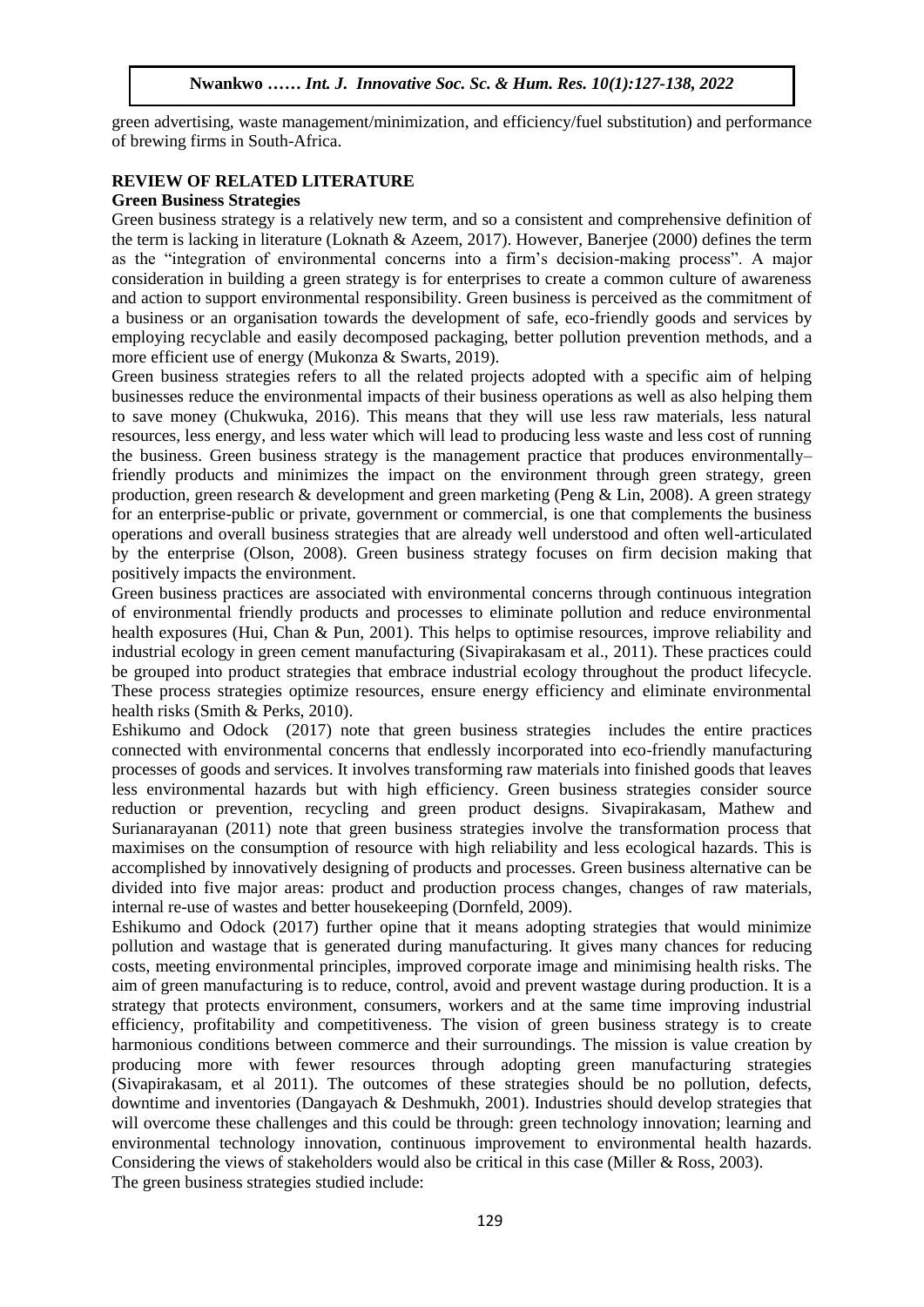Green Production: Melnyk and Smith (1996) define green production as "A system that integrates product and process design issues with issues of manufacturing planning and control in such a manner as to identify, quantify, assess, and manage the flow of environmental waste with the goal of reducing and ultimately minimizing environmental impact while also trying to maximize resource efficiency". Similarly, Liu, Chen, Kang, Ngai and Li (2005) define green production as a modern manufacturing Sumary, Eta, Chen, Kang, Ngar and Et (2005) define green production as a modern manufacturing mode considering both the environmental impact and the resource consumption during the whole product life cycle, from design, fabrication, packaging, transportation, usage, recycling, to waste product the cycle, from design, natrication, packaging, analyoriation, asage, recycling, to wasted disposal, and its objective is to minimise the negative environmental impacts and maximise the utilization rate of resource, and harmonize optimization of economic benefit and social benefit with the maximum integrated benefit.

**Green Innovation:** Innovation is defined as realization of new or highly improved product or process on organizational applications, a new marketing method or a new organizational method (Organisation for Economic Co-operation and Development (OECD), 2005). In any industry, the generation, development and adaptation of a new idea or behavior for a company is defined as innovation. According to innovation area, OECD made an innovation grouping on four elements. These are classified as product innovation, process innovation, organizational innovation and marketing innovation (OECD, 2005). Green innovation has become one of the important strategic tools to obtain sustainable developments in manufacturing industries because of the increasing environmental pressure. In the past, investing in environmental activities was considered unnecessary. However, strict environmental regulations and popular environmentalists have changed the competitive rules and patterns for companies. Kemp and Pearson (2008) define green innovation as the production, assimilation or exploitation of a product, production process, service or management or business methods that is novel to the organization (developing or adopting it), and which results, throughout its life cycle, in a reduction of environmental risk, pollution and other negative impacts of resources use (including energy use) compared to relevant alternatives. Similarly, Jin, Chen and Chen (2008) suggest that it involves both introduction of a good/service that is new or significantly improved, and decreases negative impacts on the environment. The goal of green innovation is to systematically align and implement this strategy throughout the supply chain, from new product and service development to consumption (Jone, Clarke-Hill, Comfort & Hillier, 2008).

**Green Packaging:** Mohamed (2016) describes green packaging as the use of manufacturing methods and materials for packaging of goods that have a low impact on the environment and energy consumption. Green packaging is identified with conveying a duty towards maintainability, ecological activities of organisations and green item characteristics in the marketplace. Kumar, Agarwal and Singh (2017) opined that green packing is the encouragement and utilisation of packaging, which results in improved manageability of items. Green packaging implies that containers do not affect future generations, and should not squander and reduce underground resource utilisation, should respect human needs as far as wages are concerned, and provide good working conditions (Quoquab, Thurasamy, & Mohammad, 2017). Tuwanku, Rohman and Rofiq (2018) opine that green packaging includes three main identities; minimising the use of hard-to-decompose packaging; using a packaging with low energy consumption and using the environmentally friendly packaging.

Green Advertising: Green advertising is one of the methods adopted by business entities to position their products as green products in the minds of consumers (Eren-Erdogmus, Lak, & Çiçek, 2016). Green advertising is defined as advertising that suggests either a positive re-lationship between a product and the environment, promotes a green lifestyle, or presents a positive corporate environmental image (Banerjee, Gulas & Iyer, 1995). It refers to all appeals that target the needs and desires of environmentally concerned stakeholders (Zinkhan & Carlson, 1995). Green advertising promotes green products and informs customers of their environmental benefits. Their objective is to influence consumers' purchase behaviour by encouraging them to buy environmentally friendly products and to direct their attention to the positive consequences for themselves and for the environment of their purchase behaviour (Rahbar & Wahid, 2011). Since advertising both creates awareness, and is a means of persuasion, it must be studied to see how it affects the purchase intention of consumers for green products. The importance of green advertising has also been highlighted by Pickett-Baker and Ozaki (2008) who found that aside from cleaning products, most customers could not identify greener products. This was probably because most green message labels did not make an impression in buyers' minds. Thus, communication is an area of weakness for green marketers.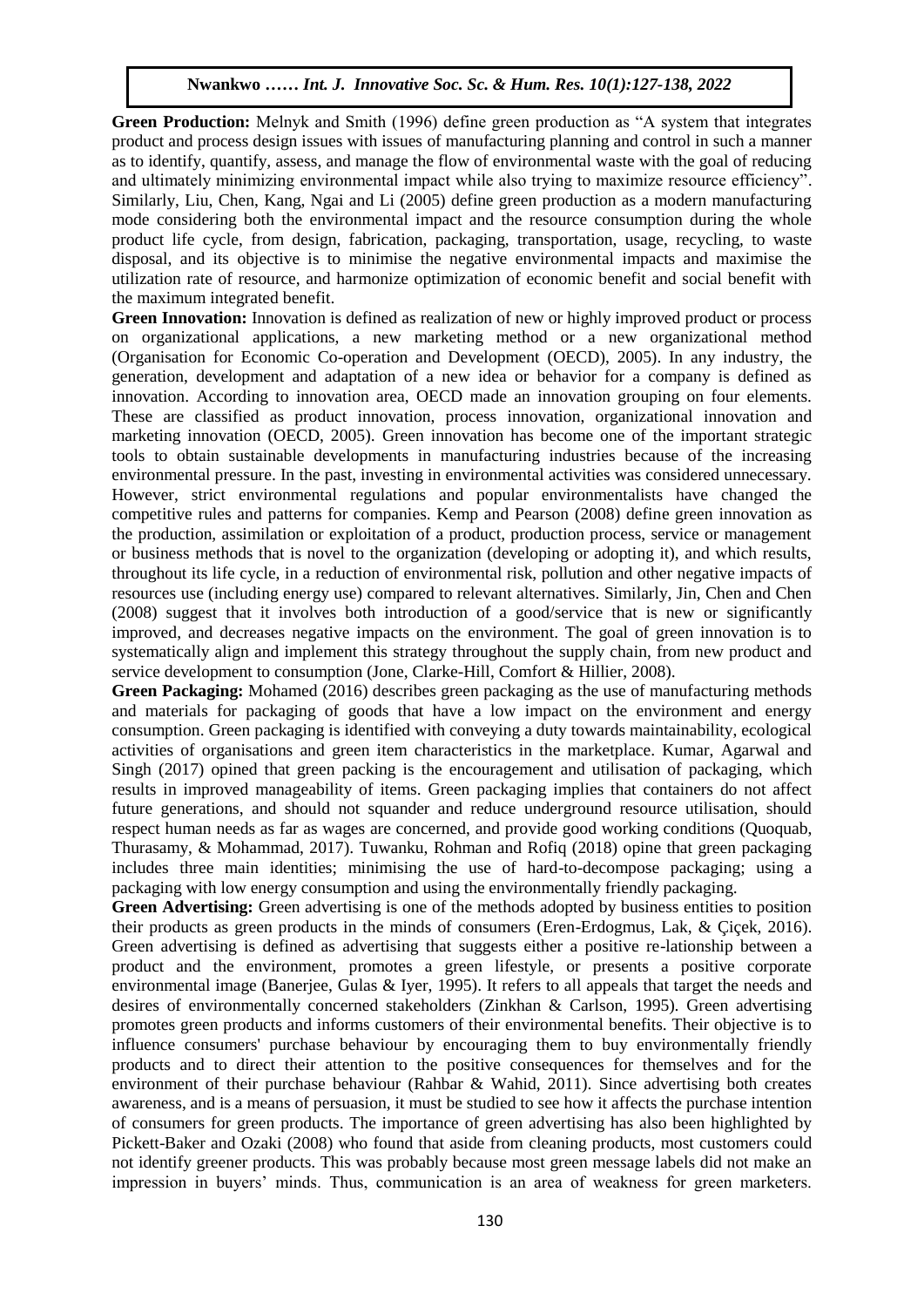Carlson et al. (1993) have affirmed a parallel rise in environmental advertising accompanied by increased consumer interest in the environment. Advertising terms such as "recyclable, environmentally friendly, ozone safe, biodegradable" are regularly seen in green advertisements, and consumers are often exposed to such messages (D'Souza, 2005).

**Waste Management/Minimization:** Sarkis and Rasheed (1995) describe green manufacturing waste **Management/Minimization.** Sands and Rasheed (1995) describe green manufacturing system to be those that can reduce, remanufacture, recycle and reuse their waste. Mohanty and Deshmukh (2008) proposed that building green manufacturing systems require: assessment, Examination, waste minimisation and eco-efficiency. For effective adoption of green manufacturing foundation, waste minimisation and eco-efficiency. For effective adoption of green manufacturing system and pollution reduction, it is important to consider the hierarchy of control starting with elimination, isolation, substitution, engineering and administrative controls. Sharma, Chattopadhyaya and Hloch (2011) mentioned processes like recycling, reusing, refilling just to mention a few as examples of green business approaches. Strategies for waste management can be divided into a hierarchy of treatment options which include prevention, control and recycling optimally the final disposal and improved monitoring. Waste prevention strategies that eliminate waste at the source are cost effective if properly implemented, while disposal is the least desirable. Prevention of waste focuses on reducing the amount of waste generated initially that would make it less problematic and cost effective in disposing. Emphasis of this principle is put on greener production within industries and this is achieved by influencing markets to demand greener products (Kummer, 1999). Waste that cannot be prevented should be recovered and recycled. Most countries have laws that guide management of industrial ecology. Different industries have different ways of recycling waste into valuable energy that reflect or make up for some cost saving like recycling of excess heat to heat water. There is need to pursue strategies meant to reduce toxicity through recycling, waste stabilization to reduce volume before disposal or creating limited use of by-products when waste cannot be prevented (Von, 2004).

**Energy Efficiency/Fuel Substitution:** The demand for green products is increasing as technologies that can eliminate the use of fossil fuel are adopted (Mohanty, Misra & Drazal, 2002). Alternative fuels could be adopted in green manufacturing like: biomass, geothermal, hydrogen power, solar, wind and waste-to-energy. Coal has a bearing on the magnitude of carbon dioxide emissions from manufacturing process (Wright, Boundy, Perlack, Davis & Saulsbury, 2006). Product substitution involves replacement of materials with others that require less energy to process or using component that reduces emission like use of fuel that does not contain carbon. Energy consumption can be reduced by modifying to adopt more efficient manufacturing process or by adopting green technologies that reduce energy consumption and hazardous emissions. This could be through electricity reduction or by reducing or eliminating fossil fuel required (Scarlat & Banja, 2013).

Energy efficiency is measured by comparing the energy used versus the goods produced. It is better to get more output from the energy provided through improved operation of energy and process systems. This translates to cost saving through less energy loss. Energy efficiency can be achieved by new heating technology innovation. Improved energy efficiency can provide economic, social and environmental benefits to an economy (Scarlat & Banja, 2013). Cost of burning clinker and electric energy consumption in kilowatts was compared to establish a relationship. Monthly secondary data was collected on the amount of electricity used in Kilowatts and cost of producing clinker for a period of four years. This was also related to the cost of burning clinker when various alternative fuels were used. This was to be used in determining which projects to be implemented to ensure that there was energy efficiency in the plant. It also helped in making appropriate selection and usage of the alternative fuels available.

#### **Performance**

The most important part of an organization is the performance, where performance is viewed as the success of an organization in achieving valuable outcomes, such as high returns (Memon & Tahir, 2012). Based on Smith and Reece (1999), business performance is defined as "the organization's ability to meet the desired result as determined by the company's major shareholders". On the other hand, it is to determine whether the actual output of an organization is as what has been targeted (Al Qudah, Osman & Safizal,  $2014$ ). Thus, to achieve high business performance, organizations need to attain and sustain competitive advantages. For this reason, many researchers had argued that strategic planning enables organizations to have competitive advantages and the ability to stay in business against competitors. They need to know that the correct performance level is important because it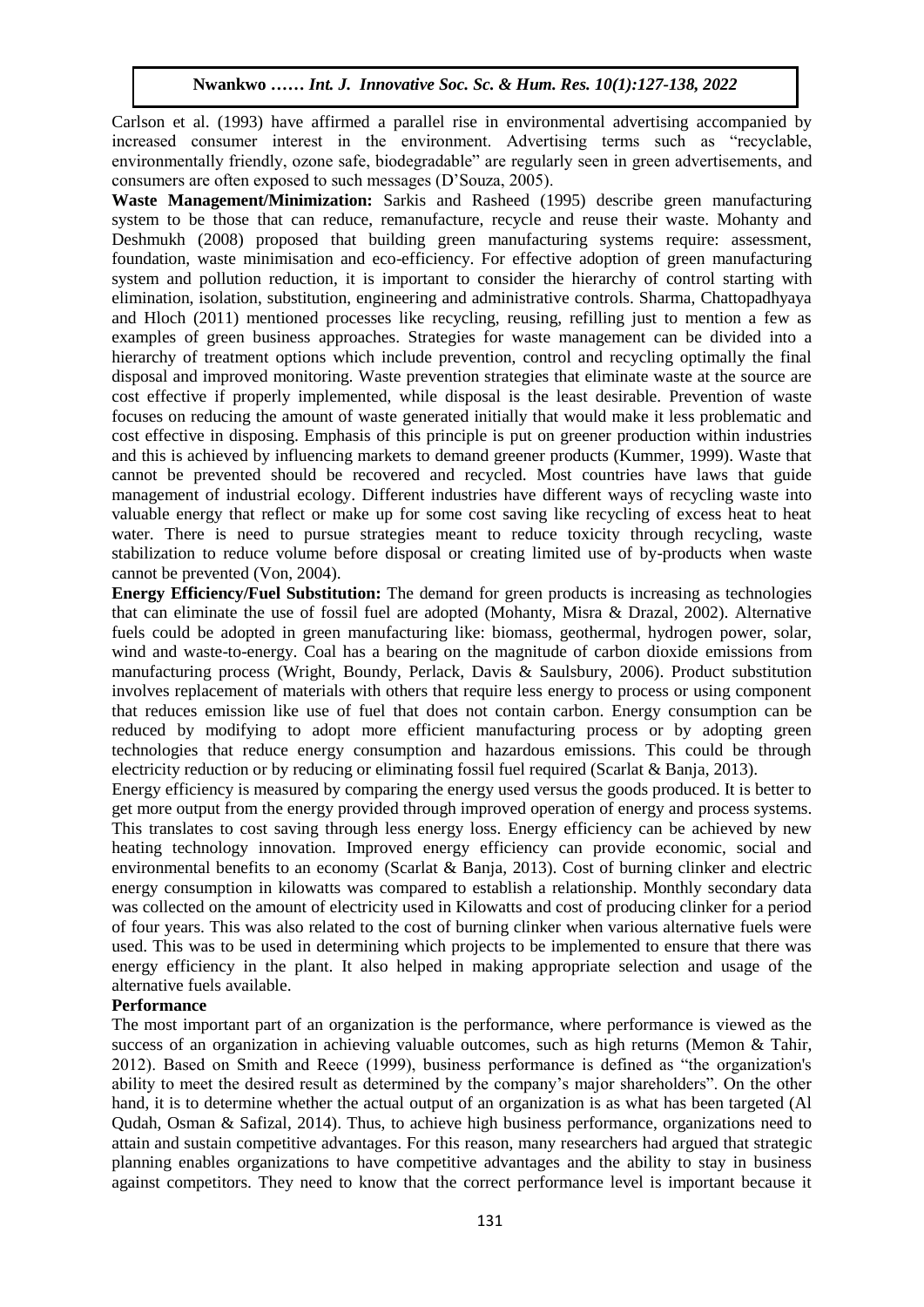enables the organization to determine its current position and find ways to improve business if necessary. Consequently, the measurement of business performance has captured the attention of many scholars due to its complexity (Suklev & Debarliev 2012; Matsoso & Benedict, 2014).

Different researchers have different ways to measure performance. Mandy (2014) summarized in his review that "the best way to evaluate performance is by effectiveness, growth and productivity, efficiency, individual employee sales, the value of exports, organization total assets and operation profit ratio as a measurement". Researchers such as Arshada, Raslib, Arshadc and Zainc (2014) profit ratio as a measurement . Researchers such as Arshaua, Rasho, Arshauc and Zanic  $(2014)$  measured performance using financial indicator. Financial measure is done by measuring the sales, market share, number of employees, return on capital employed, inventory turnover, return on investment, growth and profits. However, these indicators focus on the short term rather than long investment, growth and profits. However, these indicators focus on the short term rather than long term strategy (Lonbani, Sofian & Barato, 2014). While other researchers such as Anyieni (2014) suggested the performance of benchmarking to compare performance with the relative competitors. Besides, Anyieni (2014) also suggests to benchmark with the pre-set target. Moreover, Dubihlela and Sandada (2014) suggested the use of perception of the owner or managers regarding the organization's success.

#### **Theoretical Framework**

This study is anchored on Natural Resource-Based View Theory. This study is anchored on Natural Resource-Based View (NRBV) developed by Stuart Hart (1995). In classic strategic management, the Resource-Based View (RBV) considers capabilities and resources that companies have which, when bundled in a unique manner bestows a company with a core competence. These core competences can generate a competitive advantage for the firm if they are *valuable, rare, inimitable and nonsubstitutable* (VRIN). Traditionally, strategic models have not considered how the constraints of the natural environment affect a firm's ability to generate a competitive advantage through its operations. The Natural Resource-Based View (NRBV) emerged to deal with this aspect. The natural resource based-view (NRBV) works on the principle that a company's competitive advantage fundamentally depends upon its relationship with the natural environment. This theory focused on the connection with firms' resources, capabilities and competitive advantages, and proposes that organizations should look inwards to find the sources of competitive advantage rather by searching for competitive environment for it.

The NRBV framework identifies how companies can generate competitive advantage based on capabilities that support sustainable development. Stuart Hart (1995) developed a framework of three interconnected capabilities that firms can build including **pollution prevention, product stewardship, and sustainable development**. The framework is shown in the table below:

| $\vert s \vert$ | <b>Strategic Capability</b> | Driving<br><b>Environmental</b>         | <b>Key Resource</b> | Competitive            |
|-----------------|-----------------------------|-----------------------------------------|---------------------|------------------------|
| $\mathbf n$     |                             | Force                                   |                     | <b>Advantage</b>       |
|                 | <b>Pollution Prevention</b> | Minimize<br>emissions,                  | Continuous          | Lower costs            |
|                 |                             | efficient and waste                     | improvement         |                        |
|                 | <b>Product Stewardship</b>  | Minimize life-cycle cost of Stakeholder |                     | Preempt                |
|                 |                             | products                                | integration         | competitors            |
|                 | Sustainable                 | Minimize<br>environmental Shared vision |                     | <b>Future Position</b> |
|                 | Development                 | burden of firm growth and               |                     |                        |
|                 |                             | development                             |                     |                        |

| A Natural-Resource-Based View: Conceptual Framework |  |  |  |
|-----------------------------------------------------|--|--|--|
|-----------------------------------------------------|--|--|--|

Each of these has an underlying driving force for the natural environment and they are discussed below.

**Pollution Prevention:** Pollution stems from the inefficient use/treatment of production materials, resources and by-products. Pollution prevention enhances a company's capabilities through significant cost savings, increased productivity, and heightened efficiency.

 Less waste in products generates greater efficiency in the use and treatment of inputs, resulting in reduced raw resource material and disposal costs.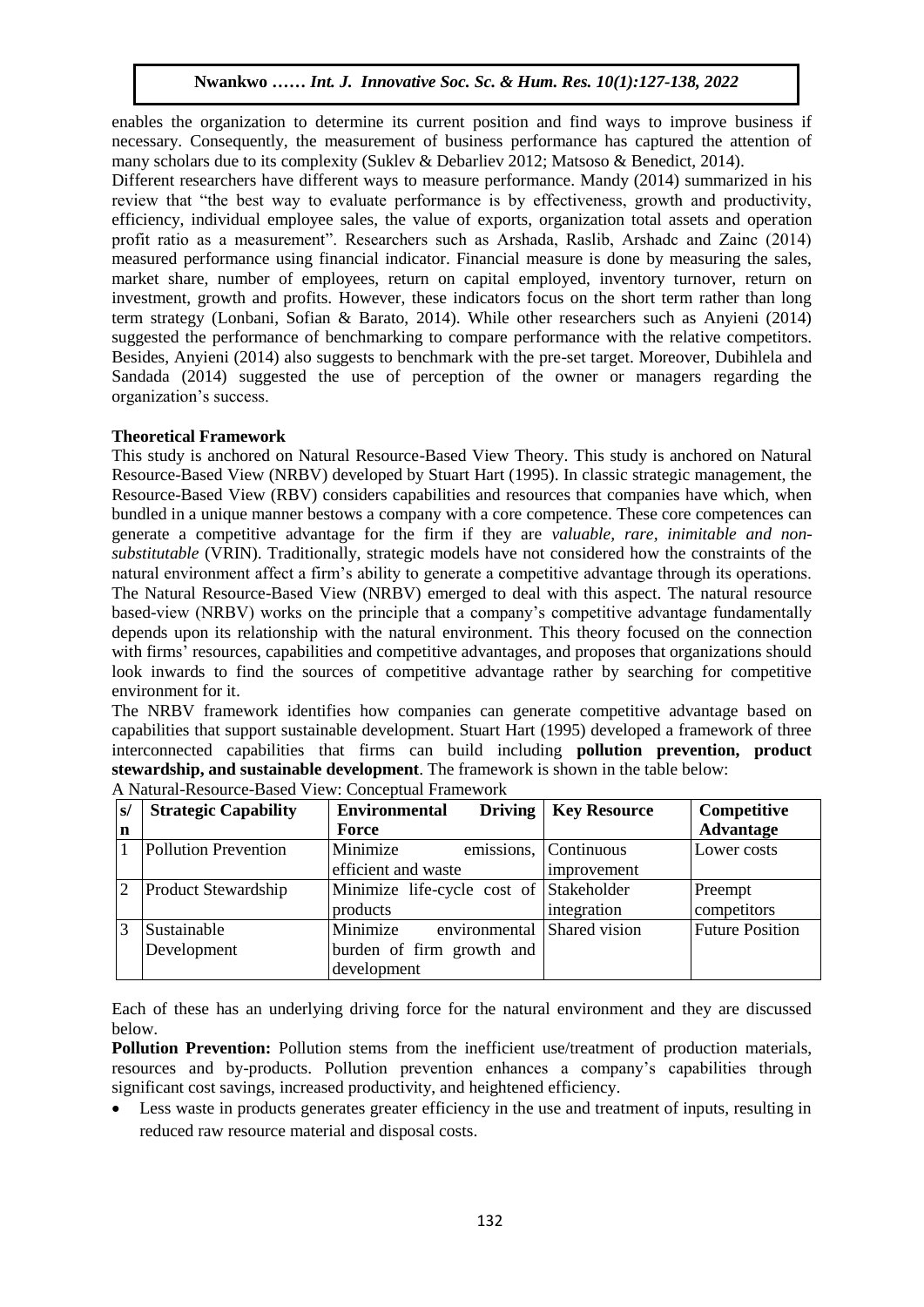- The optimization of operational processes (simplification or removal of outdated technology or unnecessary processes) improves efficiency and reduces production times, resulting in the reduction of pollution and operational costs. of pollution and operational costs.
- Pollution limitation/prevention strategies assist companies in fulfilling or exceeding regulatory requirements, thus enhancing their social license to operate and lowering their potential compliance/ liability costs.

**Product Stewardship:** All activities and processes within a company's operational value chain **Trouted Stewardship.** An activities and processes within a company s operational value enam-<br>results in environmental impact. These impacts have to be minimized as the company transits towards sustainability. Product stewardship addresses the environmental concerns of stakeholders within the company's product design and development processes. Concurrently, the company attempts to minimize the environmental impacts and life cycle costs of its products in order to remain competitive. This competitive advantage is achieved by forecasting future market trends, undertaking measures to secure access to resources, and building environmental capabilities. Product stewardship provides companies with the opportunity to:

- Exit environmentally hazardous business activities
- Redesign, innovate or recreate existing products and processes to reduce liability and losses
- Develop new products with lower life cycles costs.

**Sustainable Development:** Sustainable development serves to remove the negative links between the business world and the natural environment. It visualizes global environmental concerns, and examines how domestic and international strategies can be implemented to build sustainable and resilient global markets and cultures. A company's commitment to adopting sustainable management strategies requires substantial investment and a long-term commitment to market development. This is due to the lack of short term profits. This commitment has the potential to raise a firm's future performance in relation to its competitors – leading to greater future competitive advantage.

This theory is relevant to the study in that it helps in providing a theoretical mechanism through which it is possible to establish the connection between green business practices and performance of business organization. Kumar (2015) identified this theory as the theoretical basis of green business strategies. This theory articulates the connection with firm resources, capabilities and competitive advantages and proposes that organisations should look inside the company to find the sources of competitive advantage rather than searching competitive environments for it. One of such resources is adopting green business strategies. Therefore, the idea of a natural resource-based vision strategy should be incorporated into the ecological corporate system of the business to empower it to achieve competitive advantage in order to produce improved business performance. Hence, organisations should grow and make viable utilisation of their competitive advantage in the environment like green business strategies in order to enhance performance.

#### **Empirical Review**

Olayeni, Ogbo, Okwo, Chukwu, Ifediora and Ezenwakwelu (2021) investigated mediating role of product quality on the effect of green strategy on financial and environmental performance. Confirmatory factor analysis and structural equation modelling were employed in analyzing the data. The results show that while environmental performance is strongly predicted by green strategy and product quality (as a mediator), financial performance is also positively predicted, but by a smaller effect.

Chukwuka and Eboh (2018) investigated the effect of green business practices on organizational performance of selected manufacturing firms in Nigeria. Simple percentage was employed in analyzing the data. The study found that green business initiatives had significant and positive effect on the selected manufacturing firm's productivity. The study contends that the implementation of green business practices, principles and processes will lead to very positive outcome that will be visibly manifested in the organization and the environment.

Maziriri (2020) evaluated the impact of green packaging and green advertising on competitive advantage and business performance among manufacturing small and medium enterprises in South Africa. Confirmatory factor analysis, correlation analysis and structural equation modeling were employed in analyzing the data. The result indicates that that green packaging and green advertising had a positive influence on competitive advantage and business performance.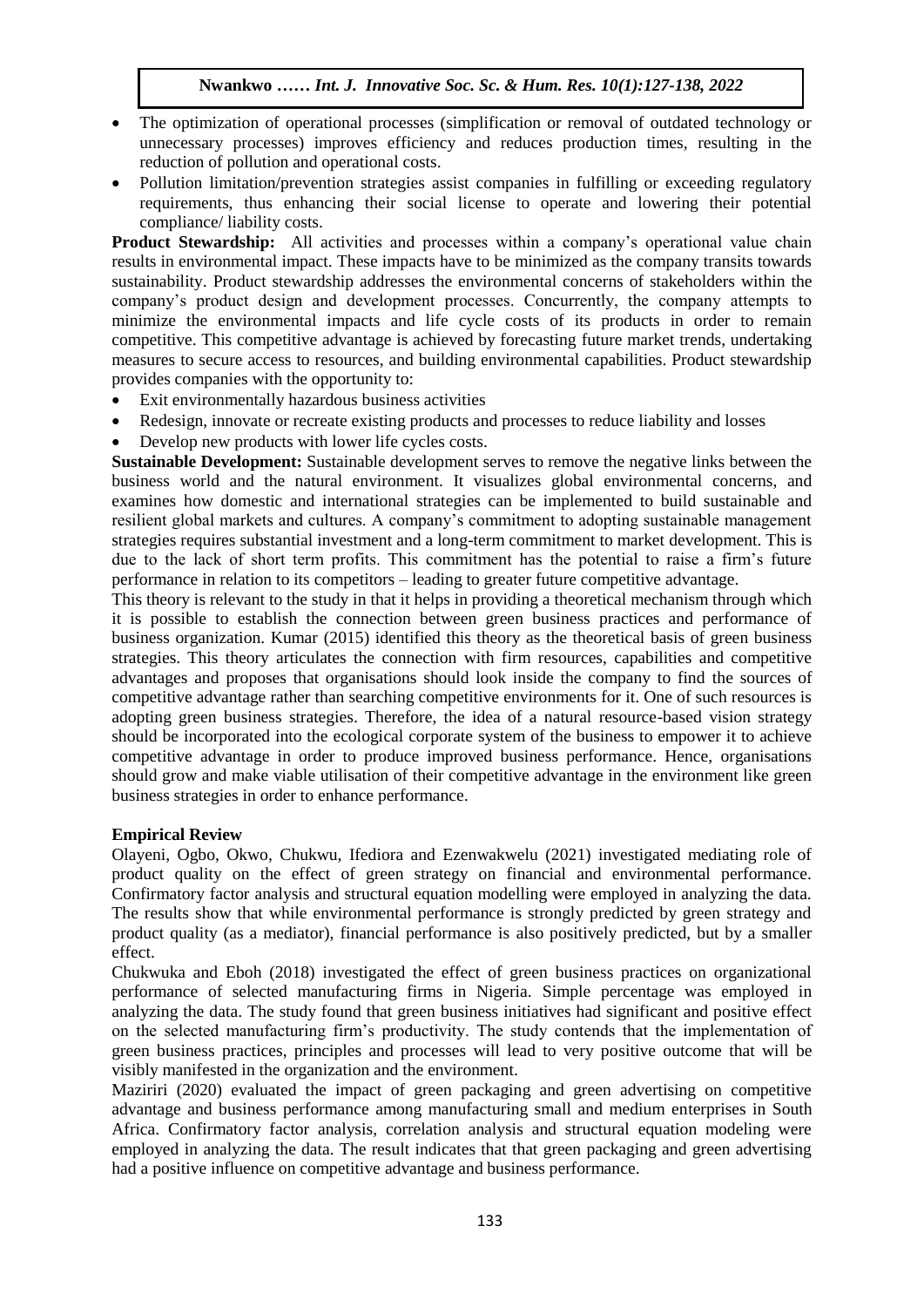Masoumik, Abdul-Rashid and Olugu (2015) evaluated the effects of green strategy adoption on competitive benefits within the manufacturing industry in Malaysia. The results show that there is a significant relationship between the green strategies, environmental performance and competitive significant relationship between the green strategies, environmental performance and competitive benefits. The study contends that a clean technology strategy has considerable importance in terms of generating competitive benefits, and yet it received the least attention from the manufacturers.

Bicharing competitive centeries, and you a received the reast attention from the manufacturers.<br>Bicakcioglu, Theoharakis and Tanyeri (2019) investigated green business strategy and export performance in emerging economy. A total of 224 copies of the questionnaires were collected from exporting manufacturing companies and were analyzed using full information maximum likelihood test. The results of the study demonstrate that green business strategy has a strong and positive relationship with export financial performance.

Eshikumo and Odock (2017) investigated the relationship between green manufacturing and operational performance of a firm: Case of cement manufacturing in Kenya. Regression analysis was employed in analyzing the data. The results indicate a significant relationship between green manufacturing practices and operational performance.

### **METHODOLOGY**

The study used descriptive survey research design. This study was carried out in South East Nigeria. Seven breweries namely Nigeria Breweries Plc, 9<sup>th</sup> Mile, Enugu State, Intafact Beverages Limited, Harbour Industrial Layout, Onitsha, Golden Guinea Breweries, Aba Road, Afara Layout, Umuahia, Dubic Breweries Plc, Osisioma Industrial Layout Aba, Guinness Brewery, Aba, Nigeria Breweries Plc, Aba and Golden Guinea Breweries Plc, Umuahia were sampled for the study. Only the employees of these brewing firms were studied. The study made use of primary data which would be collected by questionnaire technique. The population of this study is made up of 1709 junior and senior employees of the seven breweries in South East Nigeria. Partem (1995) was employed to determine the sample size of 384. Simple random sampling technique was employed in selecting the respondents from each of the brewing firms sampled for the study. Regression technique was employed in analyzing the data. The regression model is presented in functional form as:

 $PERF = f(GP, GI, GPAC, GAD, WMM, EEFS)$ Where: PERF =Performance  $GP = Green Production$  $GI = Green Innovation$  $GPAC = Green Packing$  $GAD = Green$  Advertising WMM= Waste Management/Minimization EEFS = Energy Efficiency/Fuel Substitution The functional model is presented in econometric form as:  $PERF = \alpha + \beta_1 GP + \beta_2 GI + \beta_3 GPAC + \beta_4 GAD + \beta_5 WMM + \beta_6 EEFS + e$ Where:  $\alpha$  = Constant Term  $β = Beta coefficients$ β1 - β4 = Independent Variables  $e = Error Term$ 

Various tests were used to evaluate the multiple regression analysis which includes T-statistics, Rsquared, F-statistics, Durbin Watson statistics.

#### **RESULTS**

Ordinary Least Square Regression technique was employed to test the relationship between the independent or explanatory variables and the dependent variables. The result is presented in the tables below.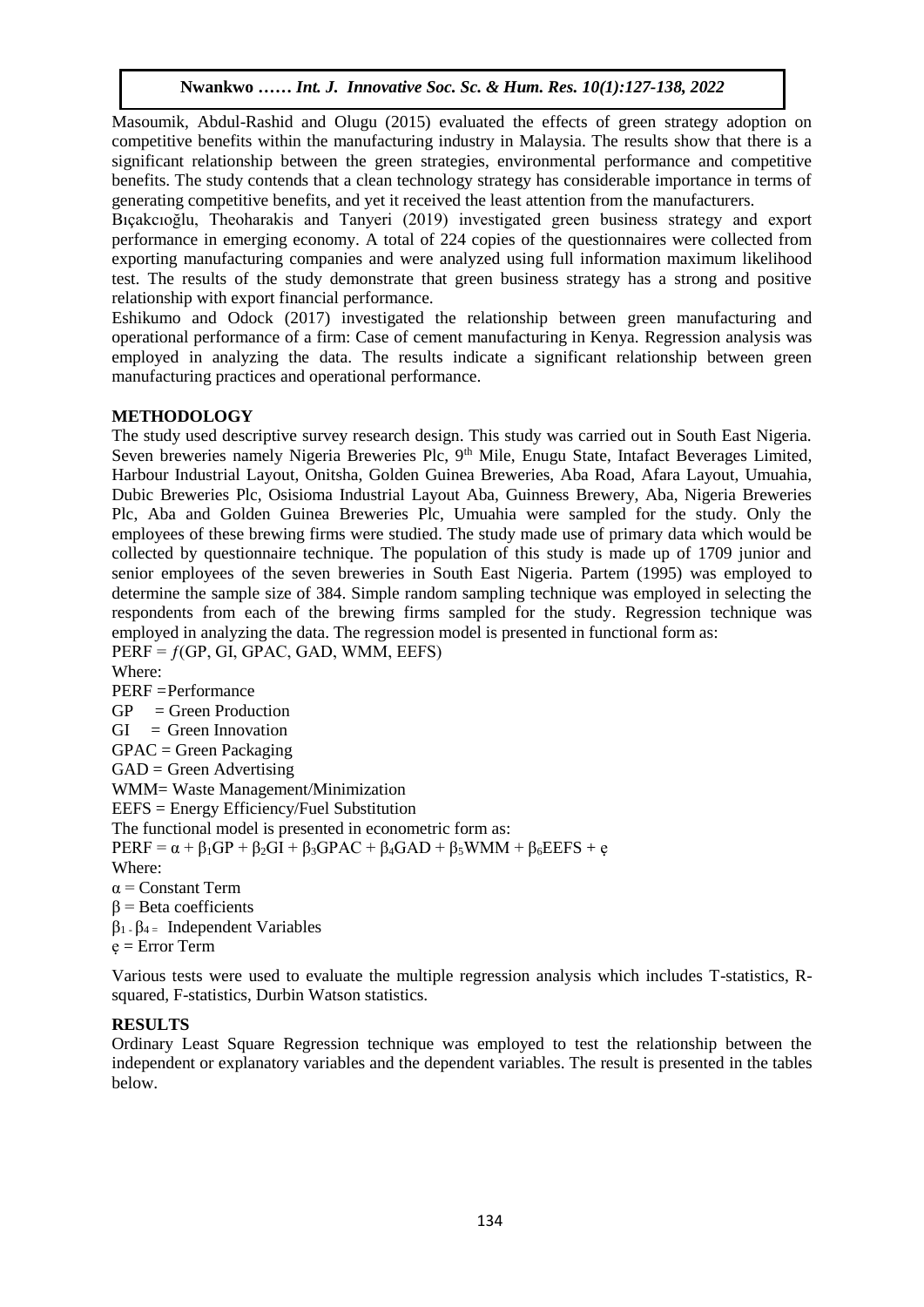#### **Table 1 Summary of the Regression Result**   $\mathcal{A}$

| Model |               | <b>R</b> Square | <b>Adjusted R</b><br><b>Square</b> | <b>Std. Error of</b><br>the Estimate | Durbin-<br>Watson |
|-------|---------------|-----------------|------------------------------------|--------------------------------------|-------------------|
|       | $240^{\rm a}$ | .558            | .440                               | 4.568                                | 2.037             |

a. Predictors: (Constant), Green Production, Green Innovation, Green Packaging, Green Advertising, Waste Management/Minimization, Energy Efficiency/Fuel Substitution

b. Dependent Variable: Performance Source: SPSS 21.0  $\mathcal{L}_{1.0}$ 

Table 1 show that  $\mathbb{R}^2$  which measures the strength of the relationship between independent variable rable 1 show that K which heasures the suength of the relationship between independent variable and the dependent variable have the value of 0.558. This implies that 55.8% of the variation in performance of breweries in South-East Nigeria is explained by variations in green production, green innovation, green packaging, green advertising, waste management/minimization, and energy efficiency/fuel substitution. This was supported by adjusted  $R^2$  of 0.440. In order to check for autocorrelation in the model, Durbin-Watson statistics was employed. Durbin-Watson statistics of 2.037 in table 1 shows that the variables in the model are not autocorrelated and that the model is reliable for predications.

#### **Table 2 Analysis of Variance**

| Model |            | Sum of<br><b>Squares</b> | df  | <b>Mean Square</b> |        | Sig.                |  |
|-------|------------|--------------------------|-----|--------------------|--------|---------------------|--|
|       | Regression | 474.920                  |     | 67.846             | 33.252 | $.002^{\mathrm{a}}$ |  |
|       | Residual   | 7740.252                 | 372 | 20.863             |        |                     |  |
|       | Total      | 8215.172                 | 379 |                    |        |                     |  |

a. Predictors: (Constant), Green Production, Green Innovation, Green Packaging, Green Advertising, Waste Management/Minimization, Energy Efficiency/Fuel Substitution

b. Dependent Variable: Performance

Source: SPSS 21.0

The f-statistics value of 33.252 in table 2 with f-statistics probability of 0.002 shows that the independent variables has significant relationship with the dependent variable. This shows that green production, green innovation, green packaging, green advertising, waste management/minimization, and energy efficiency/fuel substitution can collectively explain the variations in performance of breweries in South-East Nigeria.

## **Table 3 T-Statistics and Probability Value from the Regression Result**

|                                     |        | <b>Standardized</b><br><b>Coefficients</b><br><b>Unstandardized Coefficients</b> |             |       |      |
|-------------------------------------|--------|----------------------------------------------------------------------------------|-------------|-------|------|
| Model                               | B      | <b>Std. Error</b>                                                                | <b>Beta</b> | t     | Sig. |
| (Constant)                          | 14.211 | 2.688                                                                            |             | 5.288 | .000 |
| <b>Green Production</b>             | .107   | .045                                                                             | .121        | 2.387 | .007 |
| Green Advertising                   | .057   | .050                                                                             | .060        | 1.146 | .252 |
| Green Innovation                    | .221   | .057                                                                             | .019        | 3.376 | .000 |
| Green Packaging                     | .167   | .051                                                                             | .168        | 3.251 | .001 |
| Waste Management/Minimization       | .080   | .049                                                                             | .083        | 2.628 | .004 |
| Energy Efficiency/Fuel Substitution | .007   | .046                                                                             | .008        | 2.147 | .003 |
| a. Dependent Variable: Performance  |        |                                                                                  |             |       |      |

Source: SPSS 21.0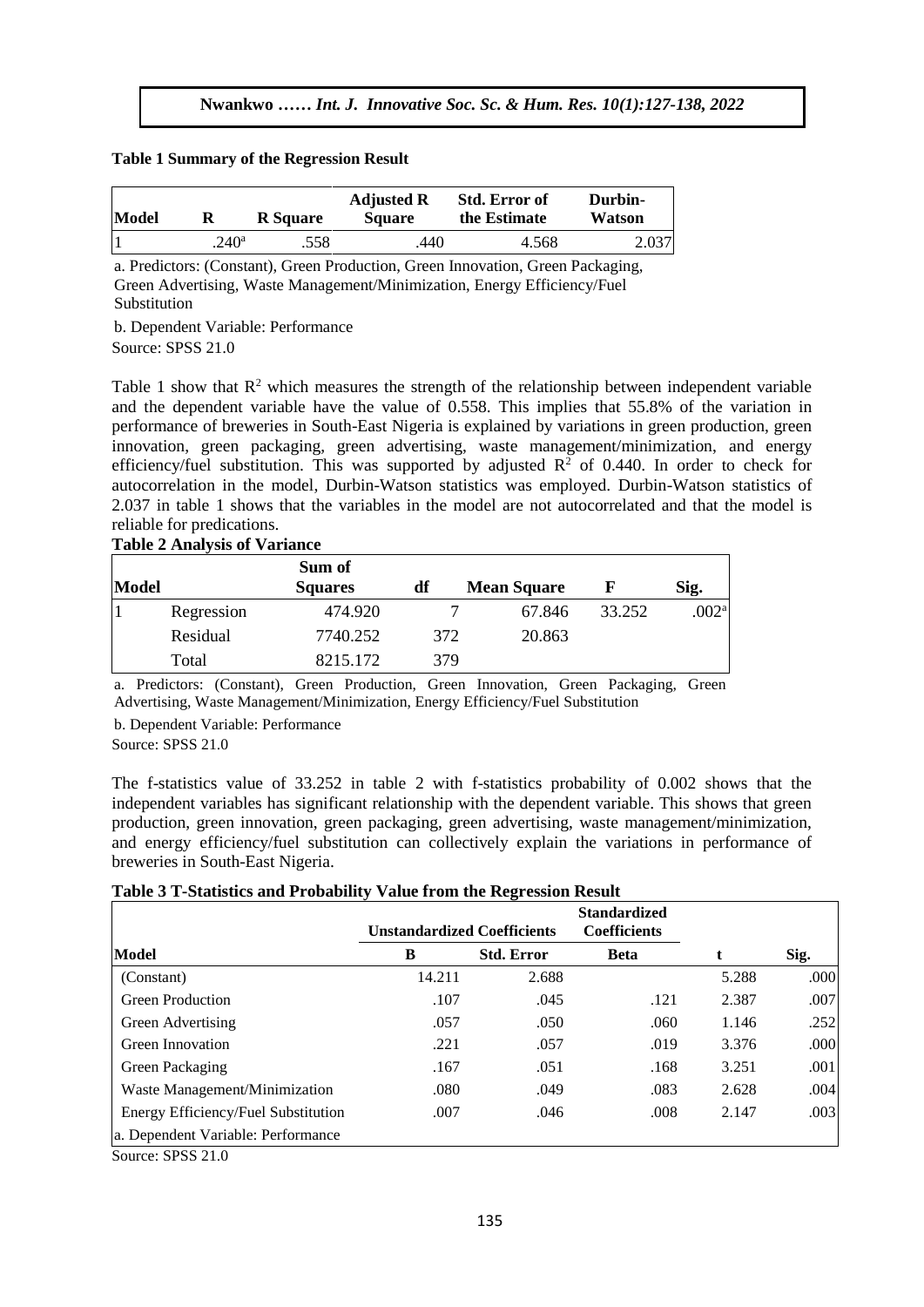Green production has a t-statistics of 2.387 and a probability value of 0.007 which is statistically significant. This implies that there is a significant positive relationship between green production and performance of brewing firms in South-East Nigeria. Green innovation has a t-statistics of 3.376 and performance of blewing firms in Bouth-East tyigena. Social importation has a e-statistics of 5.570 and a probability value of 0.000 which is statistically significant. This indicates that there is a significant positive relationship between green innovation and performance of brewing firms in South-East Nigeria. Aruguard Souls and the Material Section and Section 1999 of Soc. 8, 1999

Green packaging has a t-statistics of 3.251 and a probability value of 0.001 which is statistically significant. This indicates that there is a significant positive relationship between green packaging and performance of brewing firms in South-East Nigeria. Green advertising has t-statistics of 1.146 and a probability value of 0.252 which is statistically insignificant. This implies that there is no significant positive relationship between green advertising and performance of brewing firms in South-East Nigeria.

Waste management/minimization has a t-statistics of 2.628 and a probability value of 0.004 which is statistically significant. This indicates that there is a significant positive relationship between waste management/minimization and performance of brewing firms in South-East Nigeria. Energy efficiency/fuel substitution has a t-statistics of 2.147 and a probability value of 0.003 which is statistically significant. This shows that there is a significant positive relationship between energy efficiency/fuel substitution and performance of brewing firms in South-East Nigeria.

### **CONCLUSION**

The study investigated the relationship between green business strategies and performance of breweries in South-East Nigeria. The data generated from the respondents were subjected to empirical analysis and the following became evident. The study found that green production, green innovation, green packaging, waste management/ minimization and energy efficiency/fuel substitution have significant relationship with the performance of brewing firms in South-East Nigeria. The study also found that there is no significant positive relationship between green advertising and performance of brewing firms in South-East Nigeria. Based on the foregoing, the study concludes that green business strategies have significant relationship with the performance of breweries in South-East Nigeria.

The study recommends that there is need for successful implementation of green production practices in brewery firm and this require adequate adoption, routinization and assimilation of technology, such as big data and predictive analytics, as well as higher level of top management commitment, proper HR practices and employee training. These requirements not only help in overcoming the technological challenges of green production, but also in achieving a proper balance of higher organizational and environmental performance and gaining competitive advantage.

Also, the derivers of green innovations and the factors required for their successful implementation should be identified. Recognizing and understanding these derivers and factors will help decision makers devise strategies and policies to successfully adopt green innovations and overcome the technological challenges. Moreover, this understanding can help managers successfully promote practices in their companies, and increase their commitment to green innovations, an essential factor for the successful implementation of the green innovation practices.

Brewing firms are advised to implement business activities with an attitude of environmental guard to minimize the impact on environment in the entire product life cycle, produce security products that meet the environmental standards, use recyclable and reusable packaging, use better pollution control methods, and operate energy efficiently. There is need for the enforcement of environmental laws and will help the manufacturing firm to adopt the green manufacturing strategies in all levels of manufacturing processes for effective waste management and minimization. There also is need to improve the existing state and even introducing advanced technologies for effective waste management in order to safeguard the immediate environment

#### **REFERENCES**

Aragon-Correa, J.A., & Sharma, S. (2003), A contingent resource-based view of proactive corporate environmental strategy. *Academy of Management Review*, 28(1), 71 - 88.

Arseculeratne, D., & Yazdanifard, R. (2014). How green marketing can create a sustainable competitive advantage for a business. *International Business Research*, 7(1), 130 – 137.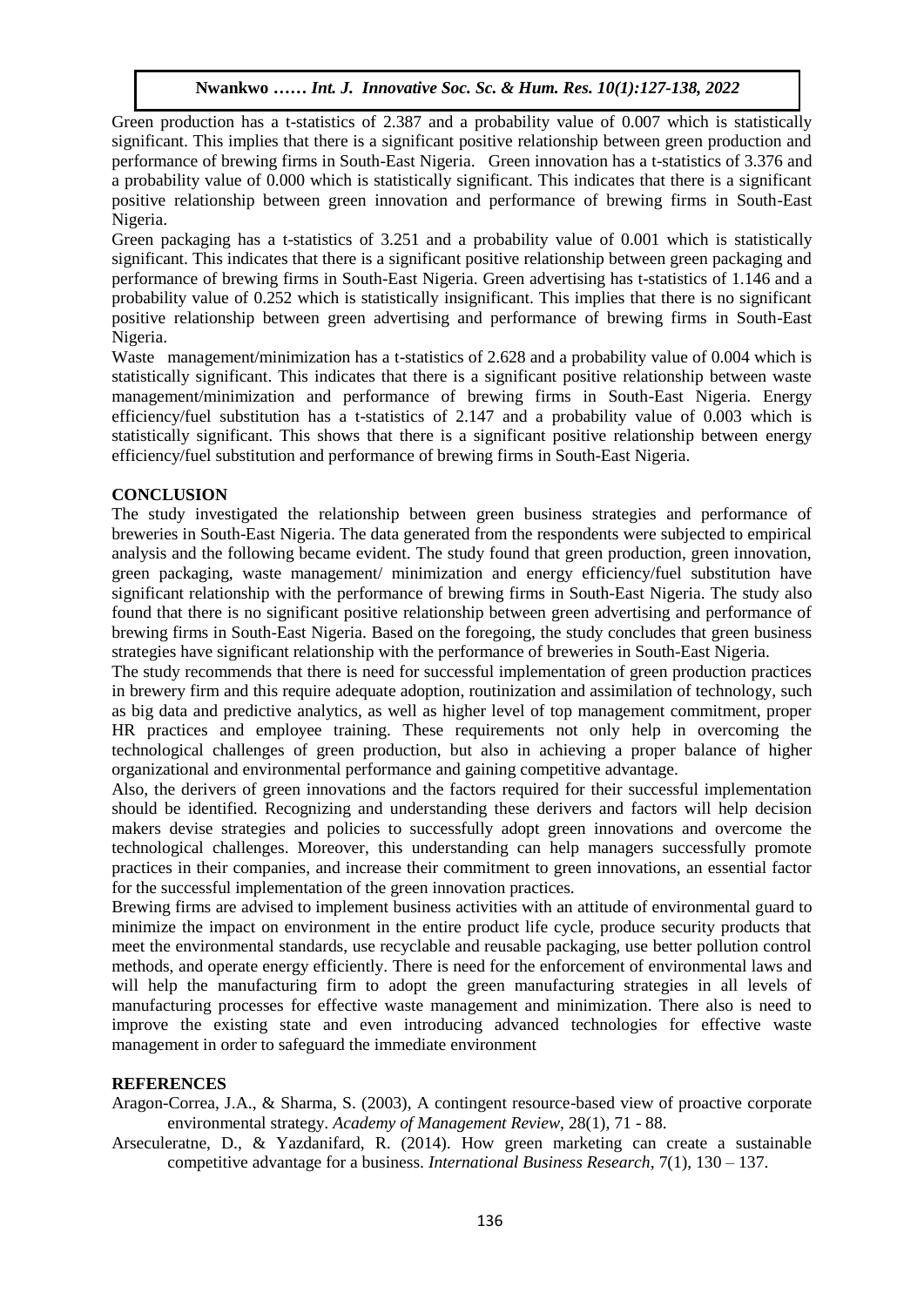- Banerjee, S.B. (2002). Corporate environmentalism: The construct and its measurement. *Journal of Business Resources*, 55, 177–191.
- Bıçakcıoğlu, N., Theoharakis, V., & Tanyeri, M. (2019). Green business strategy and export performance: an examination of boundary conditions from an emerging economy. *International Marketing Review*, Retrieved from http://eprints.whiterose.ac.uk/146246/.
- mernational marketing Review, Retrieved Hold http://epinits.willefose.ac.uk/140240/.<br>Carlson, L., Grove, S., & Kangun, N. (1993). A content analysis of environmental advertising claims: a matrix method approach. *Journal of Advertising, 22(3),* 27 - 40.
- Christmann, P. (2004), Multinational companies and the natural environment: Determinants of global environmental policy. *Academy of Management Journal*, 47(5), 747 - 760.
- Chukwuka, E.J.,  $\&$  Eboh, E.A. (2018). Effect of green business practices on organizational performance of selected manufacturing firms in Nigeria. *International Journal of*  Development and Management Review, 13(1), 1 – 26.
- D'Souza, C., & Taghian, M. (2005). Green advertising effects on attitude and choice of advertising themes. Asia Pacific Journal of Marketing and Logistics, 17(3), 51 - 66.
- Dangayach, G.S., & Deshmukh, S.G. (2001). Manufacturing strategy: experiences from Indian manufacturing companies. *Production Planning and Control*, 12(8), 775 - 786.
- Dornfeld, D. (2009). Opportunities and challenges to sustainable manufacturing and CMP. In MRS Proceedings (Vol. 1157, pp. 1157-E03). Cambridge University Press.
- Eren-Erdogmus, İ., Lak, H.S., & Çiçek, M. (2016). Attractive or credible celebrities: Who endorses green products better? *Procedia-Social and Behavioral Sciences*, 235, 587 – 594.
- Eshikumo, S.M., & Odock, S.O. (2017). Green manufacturing and operational performance of a firm: Case of cement manufacturing in Kenya. *International Journal of Business and Social Science*, 8(4), 106 – 120.
- Hui, I. K., Chan, A. H., & Pun, K. F. (2001). A study of the environmental management system implementation practices. *Journal of Cleaner Production*, 9(3), 269-276.
- Hui, I. K., Chan, A. H., & Pun, K. F. (2001). A study of the environmental management system implementation practices. *Journal of Cleaner Production*, 9(3), 269-276.
- Jin, J., Chen, H., & Chen, J. (2008), Development of product eco-innovation: cases from China, paper presented at the XXXI R&D Management (RADMA) Conference "Emerging and New Approach to Research and Development Management, Ottawa.
- Jones, P., Clarke-Hill, C., Comfort, D., & Hillier, D. (2008), Marketing and sustainability. *Marketing Intelligence and Planning*, 26(2), 123-130.
- Kemp, R., & Pearson, P. (2008) MEI project about measuring eco-innovation, Final report, Maastricht. Retrieved from http://www.merit.unu.edu/MEI/papers/Final% 20report%20MEI%20project%20DRAFT%20version%20March%2026%202008.pdf.
- Kishore, K. (2014). Application of green strategies for business sustainability in Indian scenario. *Global Journal of Finance and Management*, 6(4), 357 – 360.
- Kumar, M., Agarwal, A., & Singh, P. (2017). Green packaging and marketing in promoting agribusiness. *Management*,  $3(1)$ ,  $1 - 8$ .
- Liu, H., Chen, W., Kang, Z. & Ngai, T., & Li, Y. (2005). Fuzzy multiple decision making for evaluating aggregate risk in green manufacturing. *Tsinghua Science & Technology,* 10(5), 627-632.
- Loknath, Y., & Azeem, B.A. (2017). Green management–concept and strategies. In Proceedings of the National Conference on Marketing and Sustainable Development, New Delhi, India, 13– 14 October 2017; pp. 688–702. Available online: http://www.aimsinternational.org/myconference/cd/PDF/MSD4-6111-Done.pdf .
- Masoumik, S.M., Abdul-Rashid, S.H., & Olugu, E.U. (2015). Importance-performance analysis of green strategy adoption within the Malaysian manufacturing industry. *Procedia,* 26, 646 – 652.
- Maziriri, E.T. (2020). Green packaging and green advertising as precursors of competitive advantage and business performance among manufacturing small and medium enterprises in South Africa. *Cogent Business and Management*, 7, 1 – 21.
- Melnyk, S. A., & Smith, R. T. (1996). *Green Manufacturing, Society for Manufacturing Engineering*. Dearborn, MI.